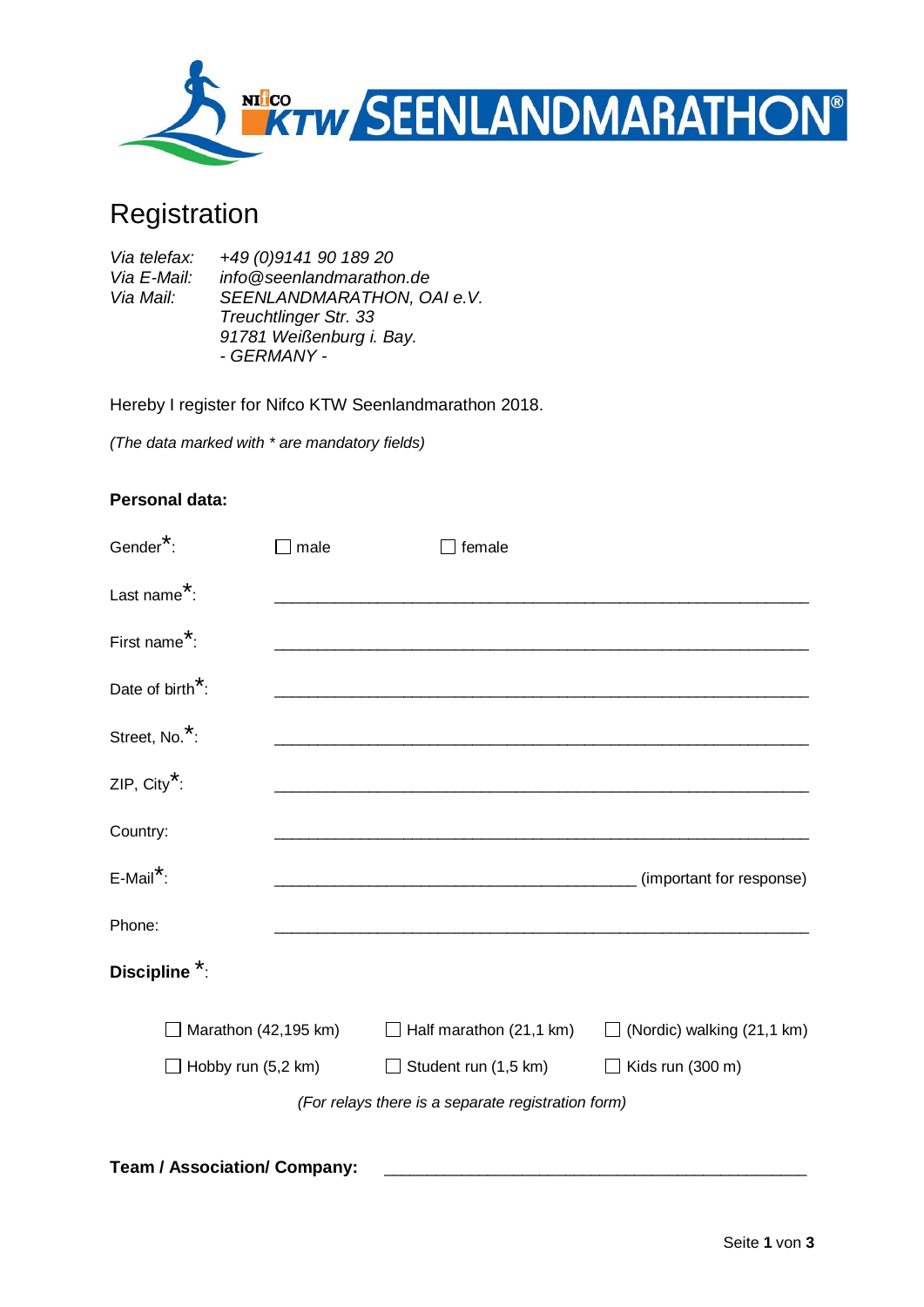#### **Registration insurance**

 $\Box$  I insure my registration for the additional fee of 5 Euros. The organizer will refund the whole starting fee in case of illness, injury or pregnancy. In that case it is necessary to exhibit an official certificate (medical certificate) until the start of the discipline. Otherwise there is no claim of refund of the starting fee.

#### **Participants´ SPECIAL**

□ Official event-shirt in top quality functional material for the special price of 19,90 Euros (instead of 24,90 Euros). Just order with the registration and save more than 20%!



All kids (only kids and student run) get a "NEWCOMER-shirt" for free.



## **Registration fee**

| <b>Discipline</b>   |                | <b>Plus</b>     |          |                |                |                    |
|---------------------|----------------|-----------------|----------|----------------|----------------|--------------------|
|                     | 31.12.         | 25.03.          | 24.06.   | 09.09.         | On site        | transponder<br>fee |
| Engeler-Bambinilauf | $3 - \epsilon$ | $4,-€$          | $5,-\in$ | $6 - \epsilon$ | $8 - \epsilon$ |                    |
| Engeler-Schülerlauf | $5, -\in$      | $6 - \epsilon$  | $8,-€$   | $10,-$ €       | $12,-€$        | $1,-€$             |
| Hobbylauf           | $8, -\epsilon$ | $9, -6$         | $11,-€$  | $13,-€$        | $15,-€$        | $1,-€$             |
| (Nordic) Walking    | 20,-€          | 22,-€           | $25,-€$  | $30,-$ €       | $35,-€$        | $1,-€$             |
| Halbmarathon        | $22,-€$        | $25,-€$         | 28,-€    | $32,-€$        | 40,-€          | $1,-€$             |
| Marathon            | $32,-€$        | $35 - €$        | $38,-€$  | 42,-€          | $50,-$ €       | $1,-€$             |
| Marathon-Staffel    | $60,-$ €       | $62 - \epsilon$ | $65,-€$  | $70,-$ €       | 80,-€          | $1,-€$             |